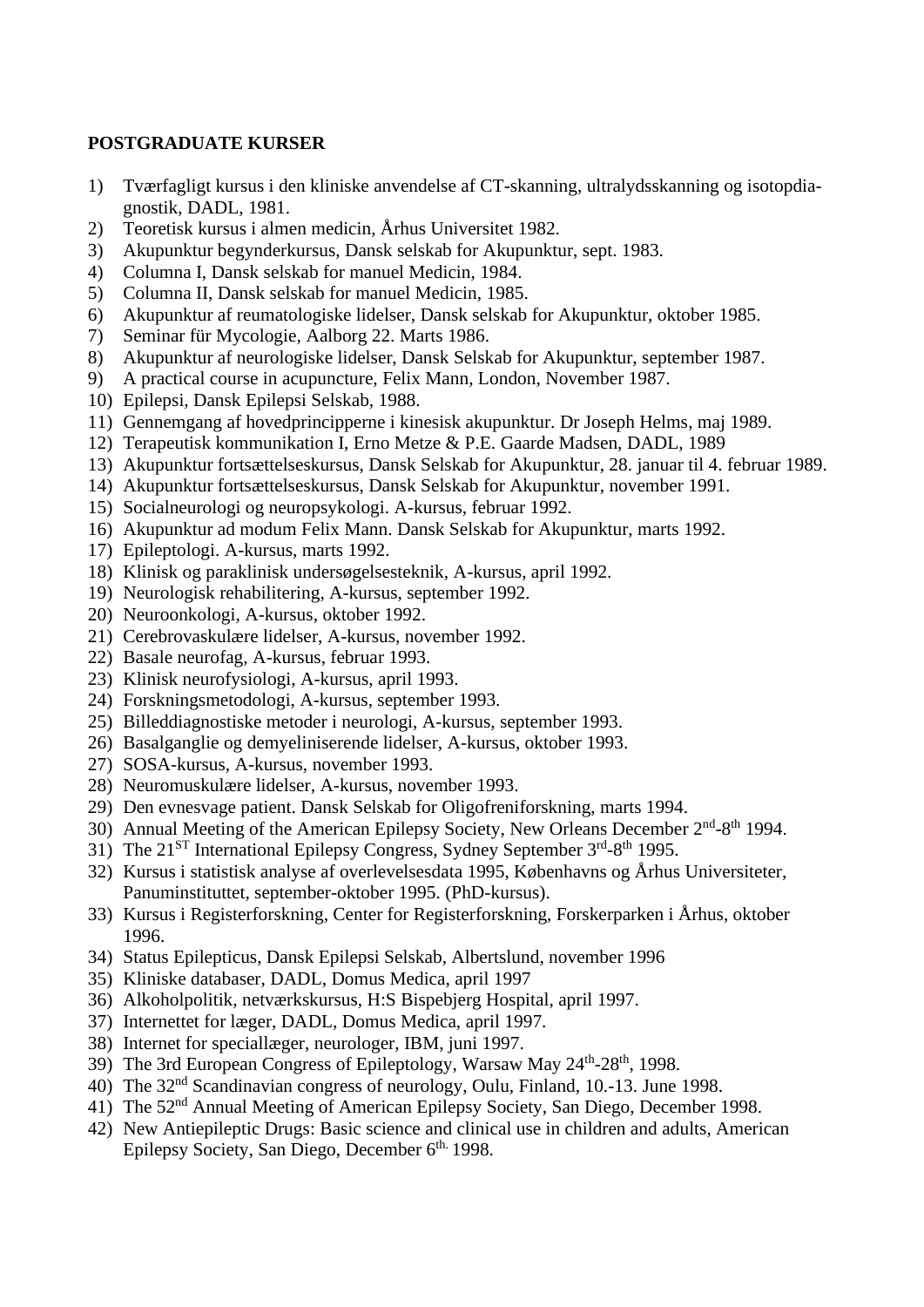- 43) The 23rd International Epilepsy Congress, Prague, September 122.-17. 1999.
- 44) Epilepsy Genetics: The 21<sup>st</sup> Century, American Epilepsy Society, Los Angeles, 1. December 2000.
- 45) Sleep and epilepsy. American Epilepsy Society, Philadelphia, 30. November 2001.
- 46) Epilepsy trough the life cycle. American Epilepsy Society, Philadelphia, 2. December 2001.
- 47) Assessing the efficacy of antiepileptic treatments. American Epilepsy Society, Seattle, December 2002.
- 48) Photoshop CS, June 2004, Caslon IT, Ballerup
- 49) Adobe Premier Pro, august 2004, Caslon IT, Ballerup.
- 50) EPM superbruger-kursus, 5.-6. december 2005, Hvidovre Hospital.
- 51) The 15<sup>th</sup> European Stroke Conference May 2006 Brussels.
- 52) Joint World Stroke Conference, Cape Town, October 26-29, 2006.
- 53) SAK II Rationel klinikdrift, 22.-23. marts 2007, Lægeforeningen.
- 54) SAK VI Speciallægen som leder, 10.-11. maj 2007, Lægeforeningen.
- 55) The 11th International Congress of Parkinson's Disease and Movement Disorders, Istanbul June 3-7, 2007.
- 56) SAK V EDB-bogføring, administration og økonomistyring, 5. oktober 2007, Lægeforeningen.
- 57) SAK I Administrationskursus for praktiserende speciallæger, november 22.-23., 2007 og januar 24.-25., 2008.
- 58) Kursus for speciallæger, Diagnostik og behandling af demenssygdomme, København 28. marts.
- 59) Evidence-based medicine headache treatment, Teaching Course 12,  $12<sup>th</sup>$  Congress of the European Federation of Neurological Societies, Madrid Spain, 23. august 2008.
- 60) Sleep disorders in neurology, Teaching Course 15,  $12<sup>th</sup>$  Congress of the European Federation of Neurological Societies, Madrid Spain, 23. august 2008.
- 61) The 8th Scandinavian Meeting. From diagnosis to management of Parkinson's Disease, Stockholm, Marts 7-8, 2009.
- 62) Neurootology, teaching Course, 61.st Annual Meeting, April 2009, AAN Seattle.
- 63) Movement disorders emergencies, teaching Course, 61.st Annual Meeting, April 2009, AAN Seattle.
- 64) Non-Alzheimer dementia, teaching Course, 61.st Annual Meeting, April 2009, AAN Seattle.
- 65) Parkinson Disease and Movement disorders update, teaching Course, 61.st Annual Meeting, April 2009, AAN Seattle.
- 66) Hot topics in Headache and related disorders, teaching Course, 61.st Annual Meeting, April 2009, AAN Seattle.
- 67) Clinical Approach to muscle disease, teaching Course, 61.st Annual Meeting, April 2009, AAN Seattle.
- 68) Evaluation and management of autonomic disorders, teaching Course, 61.st Annual Meeting, April 2009, AAN Seattle.
- 69) Small fibre neuropathy, teaching Course, 61.st Annual Meeting, April 2009, AAN Seattle.
- 70) Painful pain patients, teaching Course, 61.st Annual Meeting, April 2009, AAN Seattle.
- 71) Neurology of sleep I, teaching Course, 61.st Annual Meeting, April 2009, AAN Seattle.
- 72) Faldgrupper I Demensdiagnostik, Nationalt Videnscenter for demens, Roskilde Sygehus, 3. september 2009.
- 73) The XVIII WFN World Congress on Parkinson's Disease and related disorders. Miami Beach, December 13-16, 2009.
- 74) Neuro-ophthalmology, teaching Course, 63.st American Academy of Neurology, April 2011,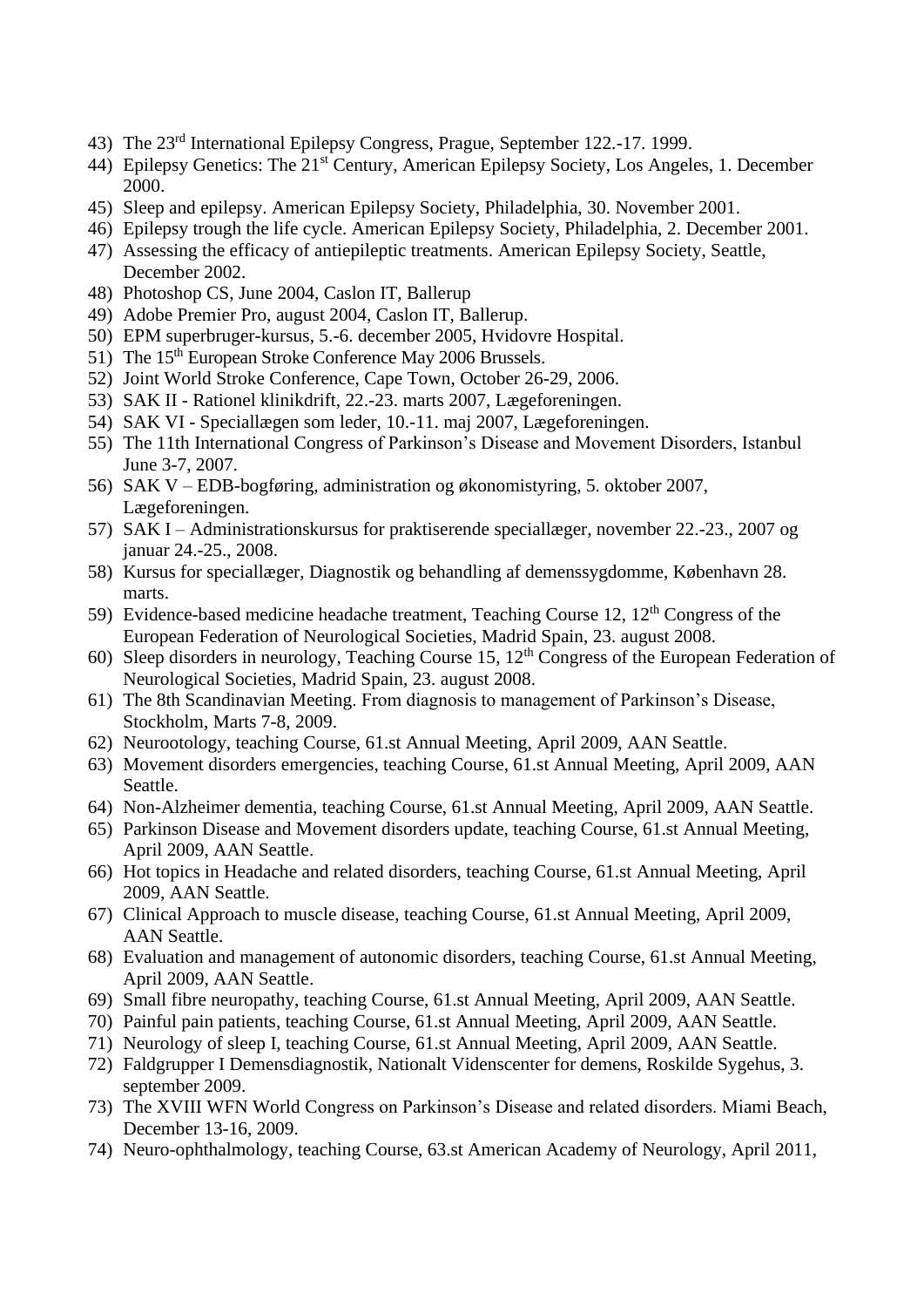Honolulu.

- 75) Neuro-otology, teaching Course, 63.st American Academy of Neurology, April 2011, Honolulu.
- 76) Sleep for the Practicing Neurologist, teaching Course, 63.st American Academy of Neurology, April 2011, Honolulu.
- 77) Neurology Update 1 + 2, teaching Course, 63.st American Academy of Neurology, April 2011, Honolulu.
- 78) Unusual presentation of common movement disorders, 17<sup>th</sup> International Congress of Parkinson's Disease and Movement Disorders, June 2013, Sydney, Australia.
- 79) Update on disturbances of slep-awakefulness and movement disorders,  $17<sup>th</sup>$  International Congress of Parkinson's Disease and Movement Disorders, June 2013, Sydney, Australia.
- 80) Instrumental analysis of gait and posture in Parkinson's Disease, 17<sup>th</sup> International Congress of Parkinson's Disease and Movement Disorders, June 2013, Sydney, Australia. 81) What's new in essential tremor and non-essential tremor? 17<sup>th</sup> International Congress of Parkinson's Disease and Movement Disorders, June 2013, Sydney, Australia.
- 82) An update on dystonia,  $17<sup>th</sup>$  International Congress of Parkinson's Disease and Movement Disorders, June 2013, Sydney, Australia.
- 83) The 17<sup>th</sup> International Congress of Parkinson's Disease and Movement Disorders, June 2013, Sydney, Australia.
- 84) The 18<sup>th</sup> International congress of Parkinson's Disease and Movement Disorders, Stockholm, Sweden, 9. June 2014.
- 85) Non-dopaminergic symptomatic medications for the management of Parkinson's Disease, 9. June 2014, Stockholm.
- 86) How to approach and manage patients with movement disorders and disturbances of sleep wakefulness 9. June 2014, Stockholm.
- 87) Movement disorders Grand Rounds, 10. June 2014, Stockholm.
- 88) Ten golden tips on how to better diagnose unusual movement disorders 10. June 2014, Stockholm.
- 89) Uncommon treatable movement disorders not to be missed. 10. June 2014, Stockholm.
- 90) Cerebrovascular Disease, American Academy of Neurology, Washington 18. April 2015.
- 91) Controversies in the Management of Incidental and Asymptomatic Cerebrovascular Lesions, American Academy of Neurology, Washington 18. April 2015.
- 92) Management of Asymptomatic Cerebrovascular Lesions, American Academy of Neurology, Washington 18. April 2015.
- 93) Challenging Headache Cases, American Academy of Neurology, Washington 18. April 2015.
- 94) Neurology Update I, American Academy of Neurology, Washington 19. April 2015.
- 95) Therapy in Neurology, American Academy of Neurology, Washington 20. April 2015.
- 96) Sleep for the Practicing Neurologist, American Academy of Neurology, Washington 24. April 2015.
- 97) Clinical Approach to Muscle Disease, American Academy of Neurology, Washington 25. April 2015.
- 98) XXII World Congress of Neurology, Santiago Chile, 31. October 5. November 2015.
- 99) Rare cases in clinical practice (Tournament Committee), Santiago Chile, 31. November 2015.
- 100)Video Sessions Seizures Semiology, Santiago Chile, 1. October 2015.
- 101)12.th European Congress on Epileptology, Prague 11.-15. September 2016.
- 102)23.nd World Congress of Neurology, 16.-21. September 2017 Kyoto Japan.
- 103)Mild Cognitive Impairment, American Academy og Neurology, Los Angeles, 21. April 2018.
- 104)Parkinson Disease Update, American Academy og Neurology, Los Angeles, 21. April 2018.